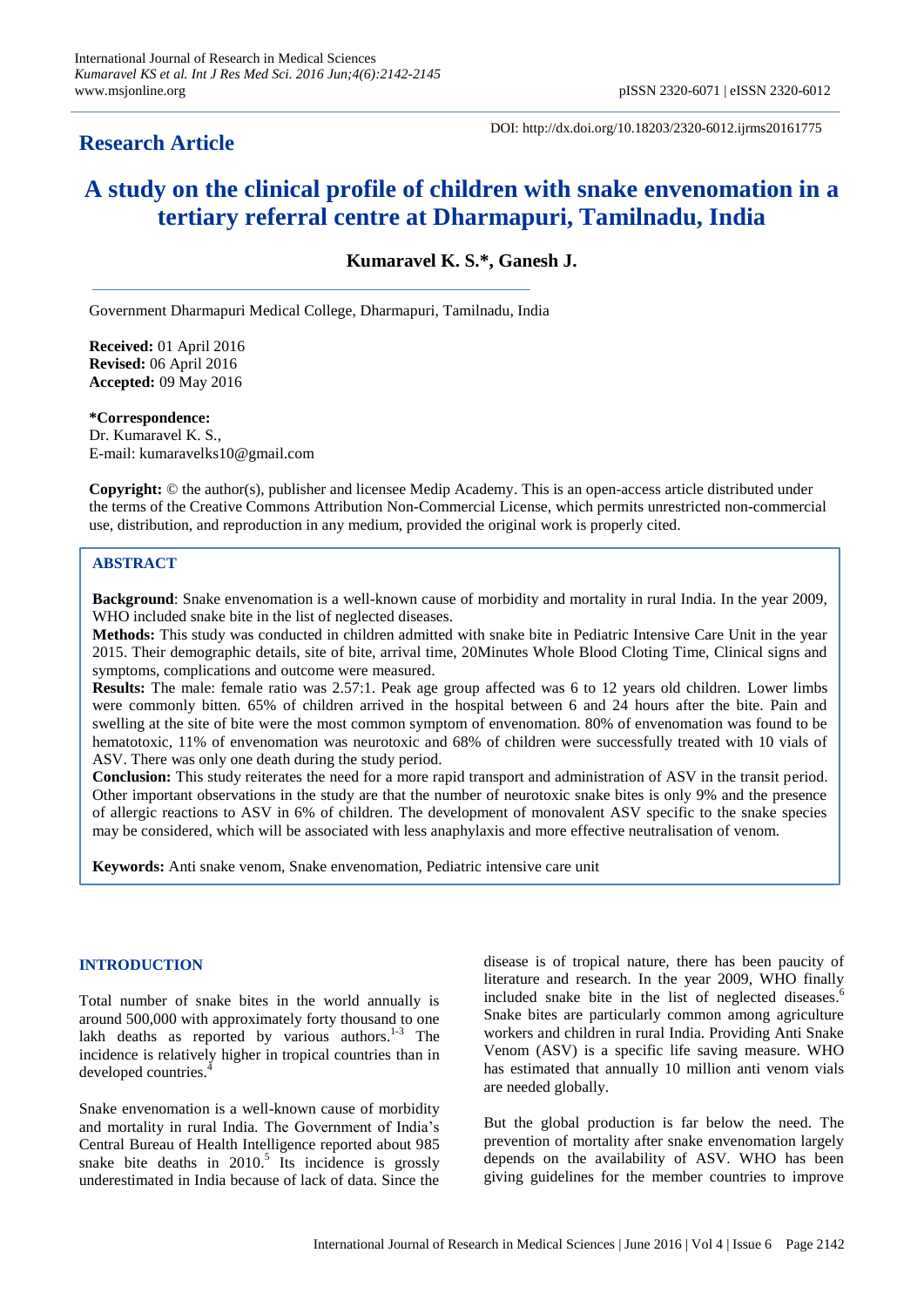management and avoid deaths due to snake bites. In spite of wide spread availability of Poly Valent Anti Snake Venom, the deaths due to envenomation could not be completely avoided.

#### **METHODS**

This study was conducted in children admitted to the Pediatric Intensive Care Unit (PICU) of government Dharmapuri Medical College Hospital, Dharmapuri, Tamilnadu, India which is a tertiary referral hospital in the state of Tamilnadu, India.

The study period was from January'2015 to December'2015. Children with snake envenomation admitted during the study period formed the study group. Institutional ethical committee clearance was obtained.

The Inclusion criteria were children with definitive history of snake bite and children with doubtful history of snake bite but with signs of envenomation. Exclusion criteria were children with non-snake bites and children with doubtful history of snake bite but without signs of envenomation. A careful history was obtained. Vital signs were recorded. Local examination for fang marks, cellulitis and bleeding was done. A detailed systemic examination was done with special attention to the usual signs of envenomation like Ptosis and Tachycardia was done.

Routine investigations like Complete Blood Counts, blood urea, serum creatinine and urine examination were performed. For all the patients 20 minute Whole Blood Clotting Time (WBCT) was performed as per WHO protocol. Other investigations like ECG, X-rays, etc. were done if found necessary.

Initial dose of 10 vials of ASV was administered after a test dose as per WHO protocol. The children were continuously monitored for development of any allergic reactions.

Six hours later WBCT was repeated and if found abnormal again another 10 vials was given. For Neuroparalysis cases, Injections of Neostigmine and Atropine were also given. Ventilatory care, blood transfusion and dialysis were provided to children when indicated. Local cellulitis was treated with antiinflammatory agents, antibiotics and with surgical management.

#### **RESULTS**

During the study period number of admissions in the PICU was 2223. There were 46 children with snake bite admitted during the study period. There was a significant male preponderance with a Male: Female ratio of 2.57:1. The peak age group to be affected with snake envenomation was 6 to 12 years old children. The peak incidence of snake bite was between October and January. Lower limbs (68%) were the common site of snake bite in the study. During the study period there were no cases of snake bite in the head. About 65% of children with envenomation arrived at the hospital 6 to 12 hours after the snake bite.

#### **Table 1: Clinical profile of snake bite.**

| <b>Characteristics</b>                | <b>No. of patients</b> | <b>Percentage</b>        |  |
|---------------------------------------|------------------------|--------------------------|--|
| <b>Sex distribution</b>               |                        |                          |  |
| Male                                  | 33                     | 72                       |  |
| Female                                | 13                     | 28                       |  |
| <b>Age distribution</b>               |                        |                          |  |
| $0-12$ months                         | $\mathbf{1}$           | $\overline{2}$           |  |
| $1-5$ years                           | 12                     | 26                       |  |
| 6-12 years                            | 33                     | 72                       |  |
| <b>Seasonal distribution</b>          |                        |                          |  |
| Feb-may                               | 16                     | 35                       |  |
| Jun-sep                               | 12                     | 26                       |  |
| Oct-jan                               | 18                     | 39                       |  |
| Site of bite                          |                        |                          |  |
| Head                                  | $\overline{0}$         | $\mathbf{0}$             |  |
| Upper limb                            | 13                     | 28                       |  |
| Trunk                                 | $\overline{c}$         | $\overline{4}$           |  |
| Lower limb                            | 31                     | 68                       |  |
| Snake bite - admission interval       |                        |                          |  |
| $<$ 6 hours                           | 14                     | 30                       |  |
| 6-24 hours                            | 30                     | 66                       |  |
| $>24$ hours                           | $\overline{c}$         | 4                        |  |
| <b>Presence of envenomation</b>       |                        |                          |  |
| Present                               | 42                     | 91                       |  |
| Absent(non-poisonous)                 | $\overline{4}$         | 9                        |  |
| <b>Symptom distribution</b>           |                        |                          |  |
| Pain and swelling                     | 40                     | 87                       |  |
| Ptosis                                | 5                      | 11                       |  |
| Vomiting                              | 20                     | 43                       |  |
| Respiratory distress                  | 18                     | 39                       |  |
| Altered sensorium                     | 4                      | 9                        |  |
| Bleeding                              | 5                      | 11                       |  |
| <b>Pattern of envenomation</b>        |                        |                          |  |
| Hematotoxic                           | 37                     | 80                       |  |
| Neurotoxic                            | 5                      | 11                       |  |
| Cardiotoxic                           | 0                      | 0                        |  |
| Non poisonous                         | $\overline{4}$         | 9                        |  |
| No. of vials of anti-snake venom used |                        |                          |  |
| 10 vials                              | 36                     | 78                       |  |
| 20 vials                              | 5                      | 11                       |  |
| 30 vials                              | $\mathbf{1}$           | $\overline{2}$           |  |
| Outcome                               |                        |                          |  |
| Discharged                            | 43                     | 94                       |  |
| Lama                                  | 2                      | $\overline{\mathcal{L}}$ |  |
| Died                                  | $\mathbf{1}$           | $\overline{2}$           |  |

Two children were referred from other hospitals after 24 hours of bite for tertiary care. In about 91% of children with snake bite, there were signs of envenomation. While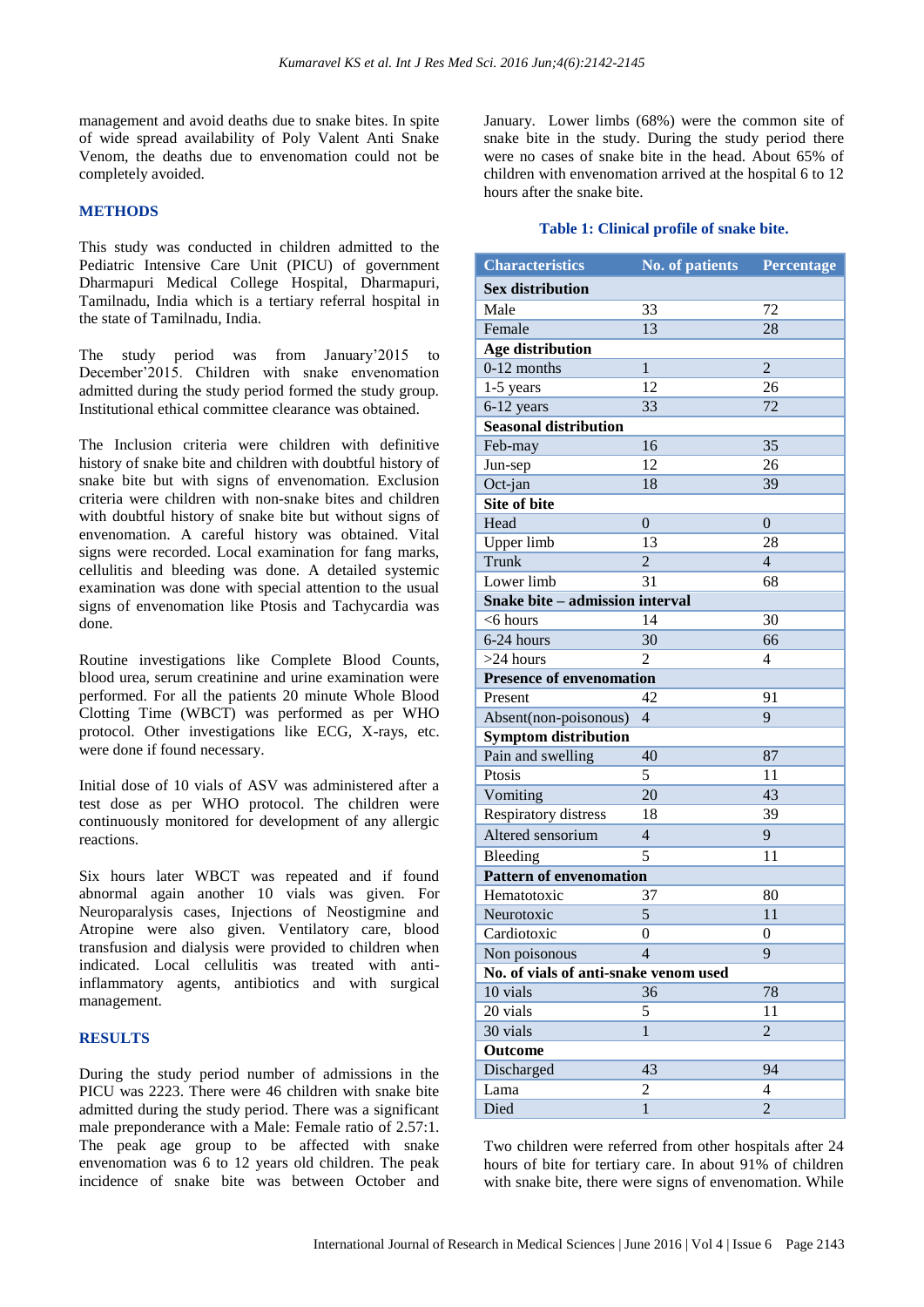in 9% cases there was no sign of envenomation. Pain and swelling at the site of bite was the commonest symptom of snake bite which was present in 87% of cases. Vomiting and respiratory distress were the other common symptoms. Ptosis was seen in 5 children with neurotoxic signs.

#### **Table2: Complications and duration of stay.**

| <b>Complications</b>    |    |    |  |
|-------------------------|----|----|--|
| Cellulitis              | 30 | 65 |  |
| <b>DIVC</b>             | 2  | 4  |  |
| Neuroparalysis          | 5  | 11 |  |
| <b>ATN</b>              | 2  |    |  |
| Respiratory failure     |    | 2  |  |
| Hemodynamic instability |    | 2  |  |
| Reaction to anti venom  | 3  | 6  |  |
| <b>Duration of stay</b> |    |    |  |
| $<$ 3 days              | 8  | 17 |  |
| 4-7 days                | 34 | 74 |  |
| $>8$ days               | 4  | q  |  |

About 80% of cases had hemotoxic and 11% had neurotoxic type of envenomation. There was no cardiotoxic type observed during the study period. In 78% of cases envenomation was successfully treated with 10 vials of ASV. Only one case required 30 vials of ASV. Cellulitis (65%) was the most common complication observed.

Other complications observed were Disseminated Intra Vascular Coagulation (DIVC), Acute Tubular Necrosis (ATN) and Shock. Three cases (6%) developed allergic reactions to ASV and they were treated as per WHO protocol. 74% of children were discharged between 4 to 7 days of admission. Only 9% of children stayed in the hospital for more than 8 days. 94% of children were successfully discharged after treatment. There was one death observed during the study period and the cause of death was Acute Tubular Necrosis/Acute Kidney Injury/Uremia.

#### **DISCUSSION**

During the study period there were 2223 children admitted in the PICU, among which there were 46 cases of snake bite. Thus snake bites constitute about 2.06% of admissions to PICU. There was higher incidence in boys in this study. A similar trend was also observed in a study by Lingayat AM et al and various other studies. $7-10$ 

Children between 6 and 12 years were most affected in the study period. There were similar trends noted by many other researchers.<sup>11</sup> This could be due to the fact that boys play and indulge in more outdoor activities than the girls. In the present study October-January witnessed more number of cases of snake envenomation. In a study by Varhala AM et al, the peak incidence was in the month of July. $^{12}$ 

About 68% of snake bites were in the lower limbs. In a study by Varhala AM et al the incidence of lower limb snake bites was 53.5%. In the present study about 65% of children with snake bite arrived at the hospital between 6 and 12 hours. This is in contrast to many studies where the mean arrival time is very less. $12$ 

This may be due to the fact that the study hospital is a rural medical college hospital catering to mainly remote and hilly areas in the state.

About 91% of snake bites in the study were due to poisonous snakes. In a study by Gupta BD et al, only  $78\%$  of snake bites were poisonous.<sup>13</sup> In the study period pain and swelling at the site of bite and vomiting were the most common symptoms. A similar trend was also reported by many researchers. The incidence of ptosis was also similar to other studies. With regard to type of envenomation, hemotoxicity was significantly common than neurotoxicity. About 9% of envenomation is of neurotoxic type in the present study.

Many researchers reported a larger number of neurotoxicity in their studies. 7 India being a diverse country, the distribution of poisonous snakes varies from place to place. Hence the toxicology of snake envenomation is also diverse. About 78% of children were successfully treated with 10 vials of ASV. Only 1 child needed 30 vials of ASV. Many studies demonstrated higher need for ASV than the present study. 12

This is due to the fact that the number of neurotoxic envenomation is very less in the present study. There was only one death observed in the study period. Many studies reported larger number of deaths than the present study, which could be attributed mainly to the larger number of neurotoxic envenomation in their studies.<sup>14-16</sup> Cellulits and gangrene at the site of bite and neuro paralysis were the most common complications seen in the study group. A similar trend was seen in many other studies.<sup>7,12</sup>

#### **CONCLUSION**

As WHO has stated the snake bite remains as a neglected disease. Various measures have to be taken to avoid snake bite especially in children. The important observation in the present study is the time taken for a snake bite victim to reach the health care facility which is more than 6 hours in about 65% of children. Thus there is a need for a more rapid transport and administration of ASV in the transit period, both of which needs further evaluation. Other important observations in the study are that the number of neurotoxic snake bites is only 9% and the presence of allergic reactions to ASV in 6% of children. Hence the development of monovalent ASV specific to the snake species may be considered, which will be associated with less anaphylaxis and more effective neutralisation of venom.